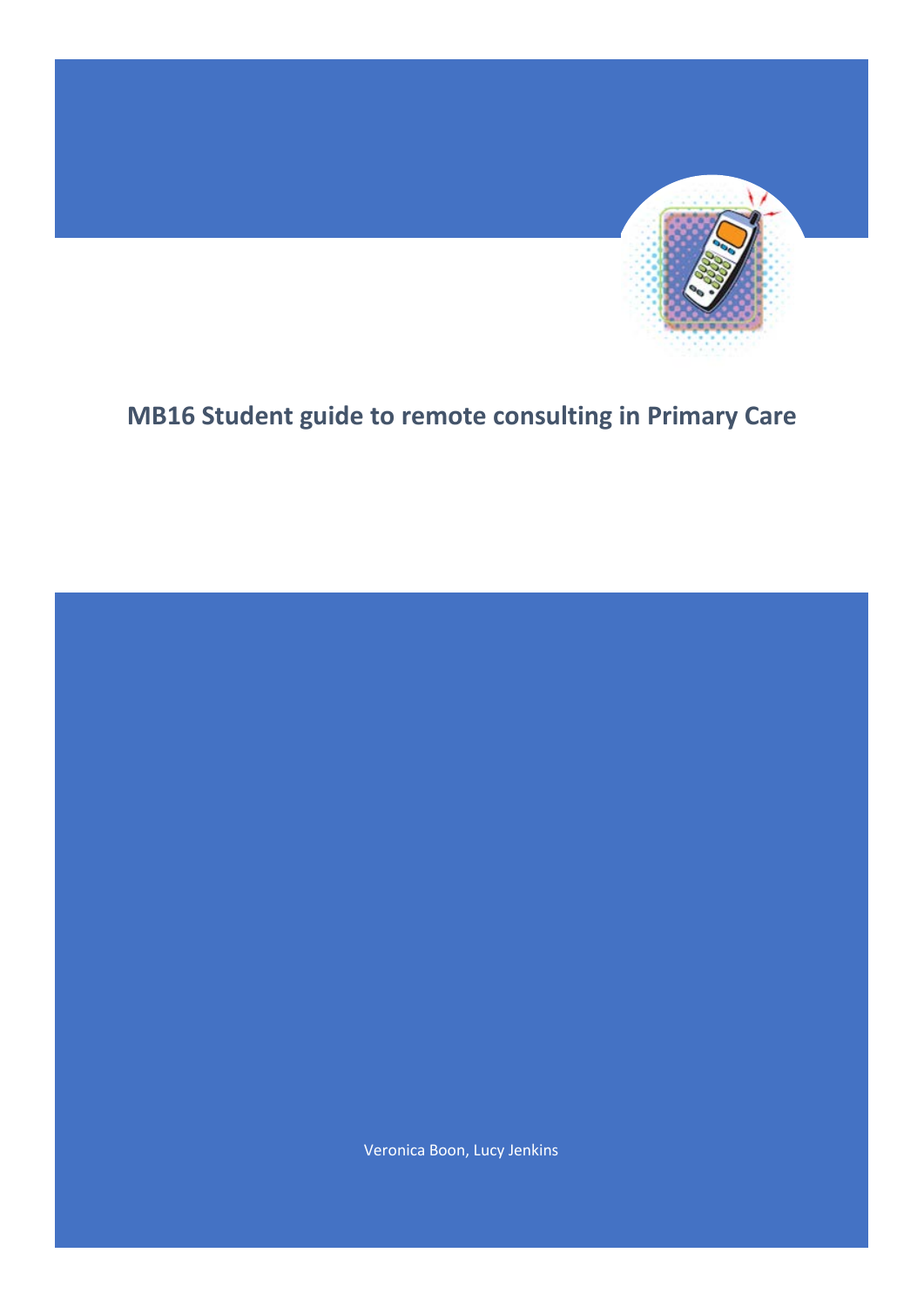## Contents

| Opening and establishing initial rapport (including consent and confidentiality)4 |
|-----------------------------------------------------------------------------------|
|                                                                                   |
|                                                                                   |
|                                                                                   |
|                                                                                   |
|                                                                                   |
|                                                                                   |
|                                                                                   |
|                                                                                   |
|                                                                                   |
|                                                                                   |
|                                                                                   |
|                                                                                   |
|                                                                                   |
|                                                                                   |
|                                                                                   |
|                                                                                   |
|                                                                                   |
|                                                                                   |
|                                                                                   |
|                                                                                   |
|                                                                                   |
|                                                                                   |
|                                                                                   |
|                                                                                   |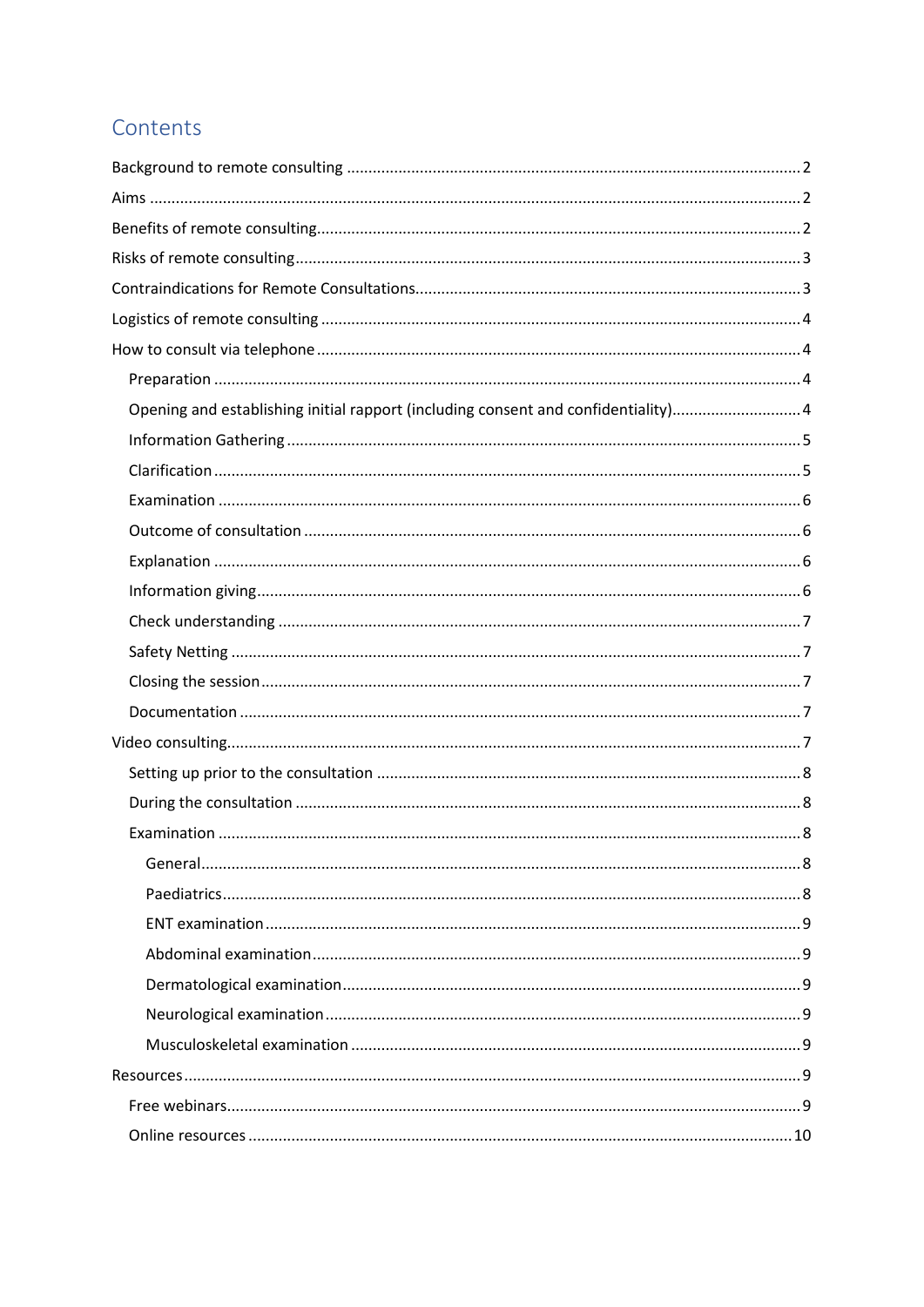## <span id="page-2-0"></span>Background to remote consulting

In the last 5 years, some general practices have been moving towards systems of telephone triage to improve access, assess priority and ensure each patient has a contact with the right healthcare professional at an appropriate time. Secondary care were doing some follow-up consultations on the phone but the vast majority of their work was face-to-face.

In March 2020, the coronavirus pandemic meant that this use of telephone, video and email software for remote consulting needed to increase fairly rapidly.

The benefits of telephone and video consultations, for both the patients and clinicians, will likely lead to it being further incorporated into primary and secondary care roles in the future. For most of you this will be a completely new way of consulting with patients though you will already possess many of the basic communication skills and your previous consultation skills training will help. It is however a challenging skill to do well. We hope that this document will help to inform and support your observations of healthcare professionals consulting remotely, particularly in the current pandemic. It should increase your confidence and competence in remote consulting and support you in adapting your consultation skills to a new format.

#### **A Sway tutorial with video examples and interactive exercises to support this can be found [here](https://sway.office.com/TCNFJHBr9nGqLqrL?ref=Link)**

## <span id="page-2-1"></span>Aims

- To prepare for a workplace where increasing work is done on the telephone e.g. secondary care follow ups, GP consultation, OOH triage
- To understand the potential benefits and challenges of remote consulting
- To develop consulting skills for telephone and video consultation using the Calgary-Cambridge consultation model
- To consider which examinations can be done remotely
- To consider the balance of risk of disease transmission to the patient/practice with the need for safe and comprehensive assessment

## <span id="page-2-2"></span>Benefits of remote consulting

• Reduced risk of spread of disease

For the Patient

- **Improved access:** contact with a doctor within a much quicker timeframe, usually 24-48 hours
- **Convenience**: the patient can continue with daily life, for example if they are at work, or not in the local area.
- **Reduced travel**: elderly patients, young children and mobility issues all make travelling to general practice difficult, which may prevent early presentation of illness.
- **Less waiting times**: delays in appointments can be frustrating for patients when they are given a specific time to arrive at the GP. Remote consulting means they can continue with their daily life if delays occur.
- **Comfort**: some patients may feel more comfortable disclosing personal information remotely rather than face to face. There is also the patient's favourite armchair in their living room.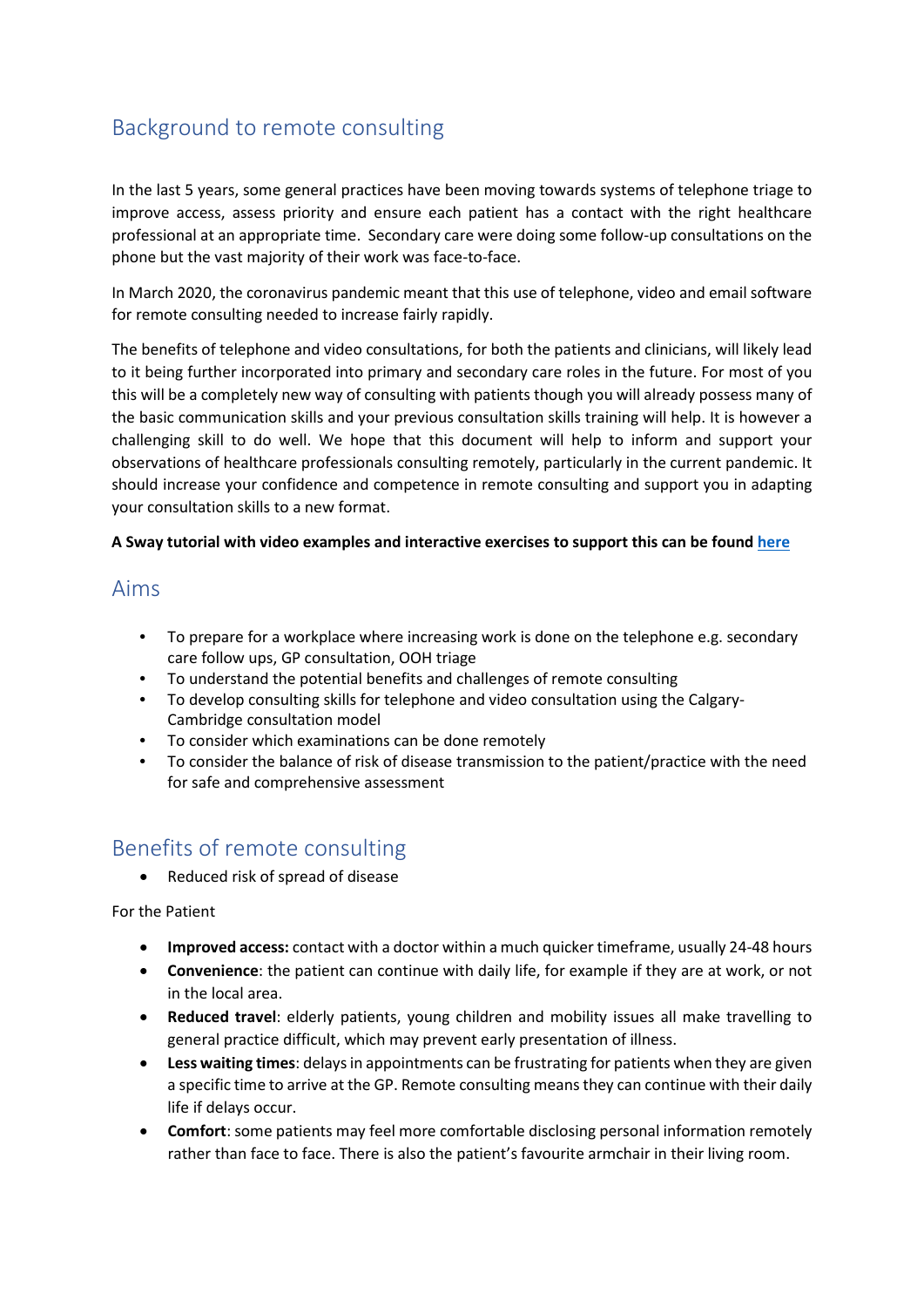For the Clinician

- **Better time management**: less set up and organisation is needed for an online appointment. Some consultations may be quicker. Patients who do not turn up or cancel do not cause as much of a burden if the clinician can move onto calling the next patient.
- **Reduced face-to-face consultations**: simple queries, follow ups and self-care advice can be managed in a satisfactory way remotely. This may facilitate working from home.

For the practice

- **Cost:** may reduce practice costs if reduces consultation time
- **Small practices:** can overcome the issue of a lack of consultations rooms

## <span id="page-3-0"></span>Risks of remote consulting

- **Lack of full examination:** may miss critical illness without being able to fully examine the patient.
- **Loss of visual cues:** any subtle socially acquired information may be missed.
- **Confidentiality issues:** could be harder to maintain when you cannot ensure that it is just you and the patient in the GP surgery.
- **Inadequate safety netting:** proper safety netting needs good communication and understanding. This is harder to convey and assess remotely.
- **Safeguarding issues:** Subtle signs of abuse and/or neglect may not be as obvious during phone/video consultations. Victims of abuse may be unable to speak freely if consulting from home.
- May affect the development and continuation of the doctor:patient relationship
- Unable to readily use other resources at the surgery (e.g. near patient testing)
- Deafness, accents or language can be a big barrier to communication
- Reduced opportunity for health promotion e.g. BP, BMI etc
- More sedentary for the clinicain

## <span id="page-3-1"></span>Contraindications for Remote Consultations

There are some instances where remote consulting is not appropriate and other routes of information gathering are needed:

- Examination of intimate regions required
- Three or more online meetings over the same issue leads to suspicion that something is being missed
- At risk patients may need to be seeing in person e.g. domestic violence or child protection
- The patient does not have access to the required technology
- Communication difficulties that prevent an effective remote consultation e.g. language barrier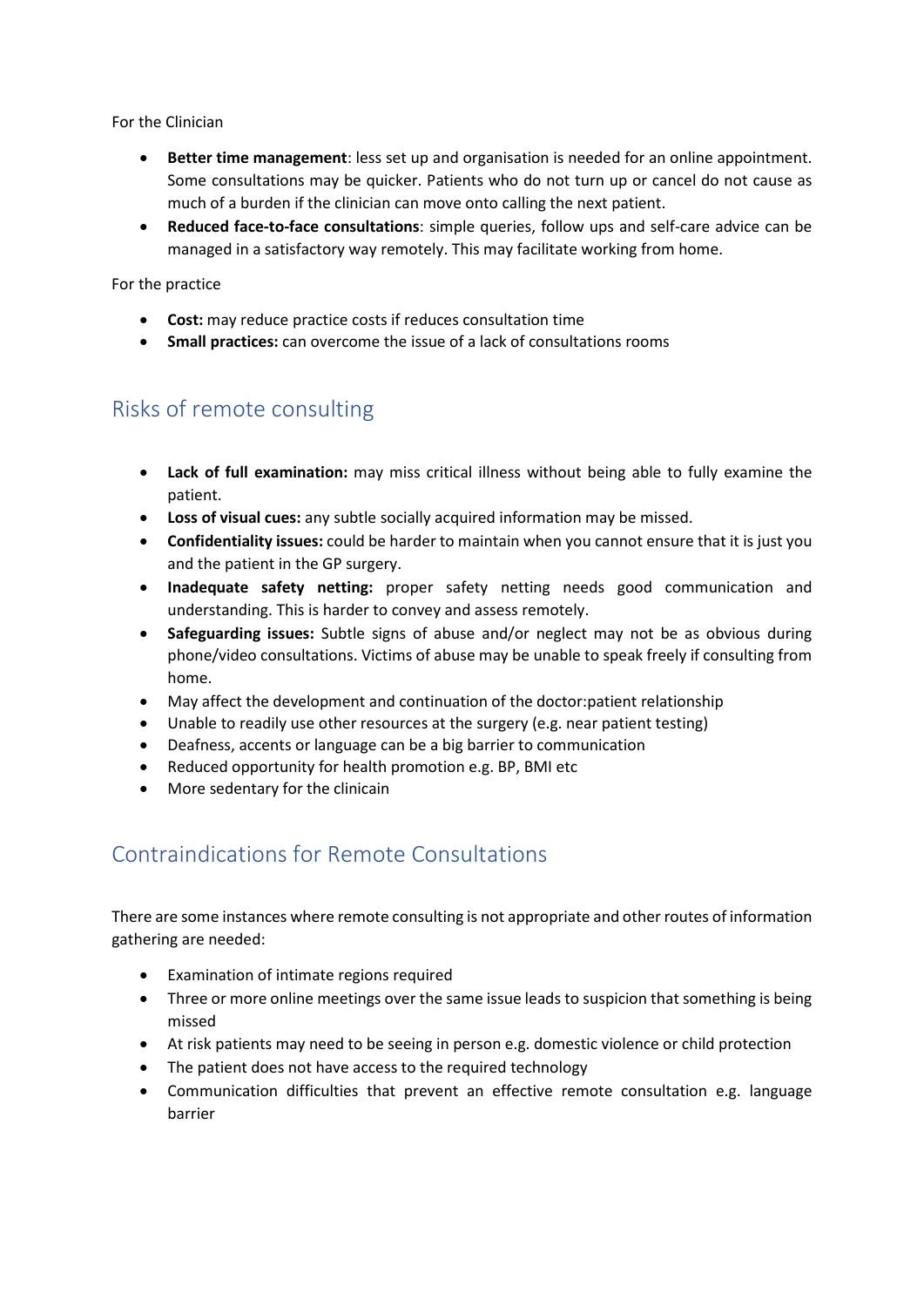## <span id="page-4-0"></span>Logistics of remote consulting

This will vary from practice to practice but there will be a range of means by which a patient can request a contact from a doctor. Most commonly this is online via specific secure software systems or via the phone. Patients can describe their problem, request a specific GP where possible and attach photographs. They can usually request a telephone or video consultation or an email response. A response via email may be appropriate for simple problems or queries e.g. prescription requests, basic advice. An online dialogue exchange about a healthcare problem (eConsultation) is less common and beyond the scope of this resource.

The reality is that the majority of patients are first contacted by telephone and these are converted to video consultations as needed.

There are various possible outcomes of a telephone consultation, ranging through resolution, needing more info (video consultation), arrange to see face-to-face, refer for tests or refer to hospital immediately. It is important to have these in your mind throughout the consultation. If one outcome is clearly appropriate early on, then you may not move through all the stages of a phone consultation. If you are arranging a face-to-face review during a pandemic then it is advisable to do as much of the history as you can on the phone to minimise the patient's time in the surgery.

## <span id="page-4-1"></span>How to consult via telephone

The good news is that you can still follow the Cambridge -Calgary consultation model used for your past consultation skills teaching for telephone consultations.

The main differences include

- More comprehensive ID checking
- Confirming the patient is ok to talk do they have time, a private space, do they need to pull over if driving?
- Recognising para-verbal cues rather than visual cues (Rate and speed of speech, volume and tone, expression, hesitation)
- Increased importance of an early empathic statement as harder to gain rapport with patient over the phone
- More explicit verbal confirmation of patient understanding as no verbal cues
- Verbal confirmation from patient that they happy with plan

#### <span id="page-4-2"></span>Preparation

- Are you in a private area?
- Ensure there are no overwhelming background noises and not overheard
- Make sure you have a drink, have had adequate break etc
- Check patient notes
- Avoid preconceptions based on information provided and notes
- Check IT working

<span id="page-4-3"></span>Opening and establishing initial rapport (including consent and confidentiality)

- Introduce yourself name, role, surgery
- Speak directly to patient if possible– "*Can I speak with ?"*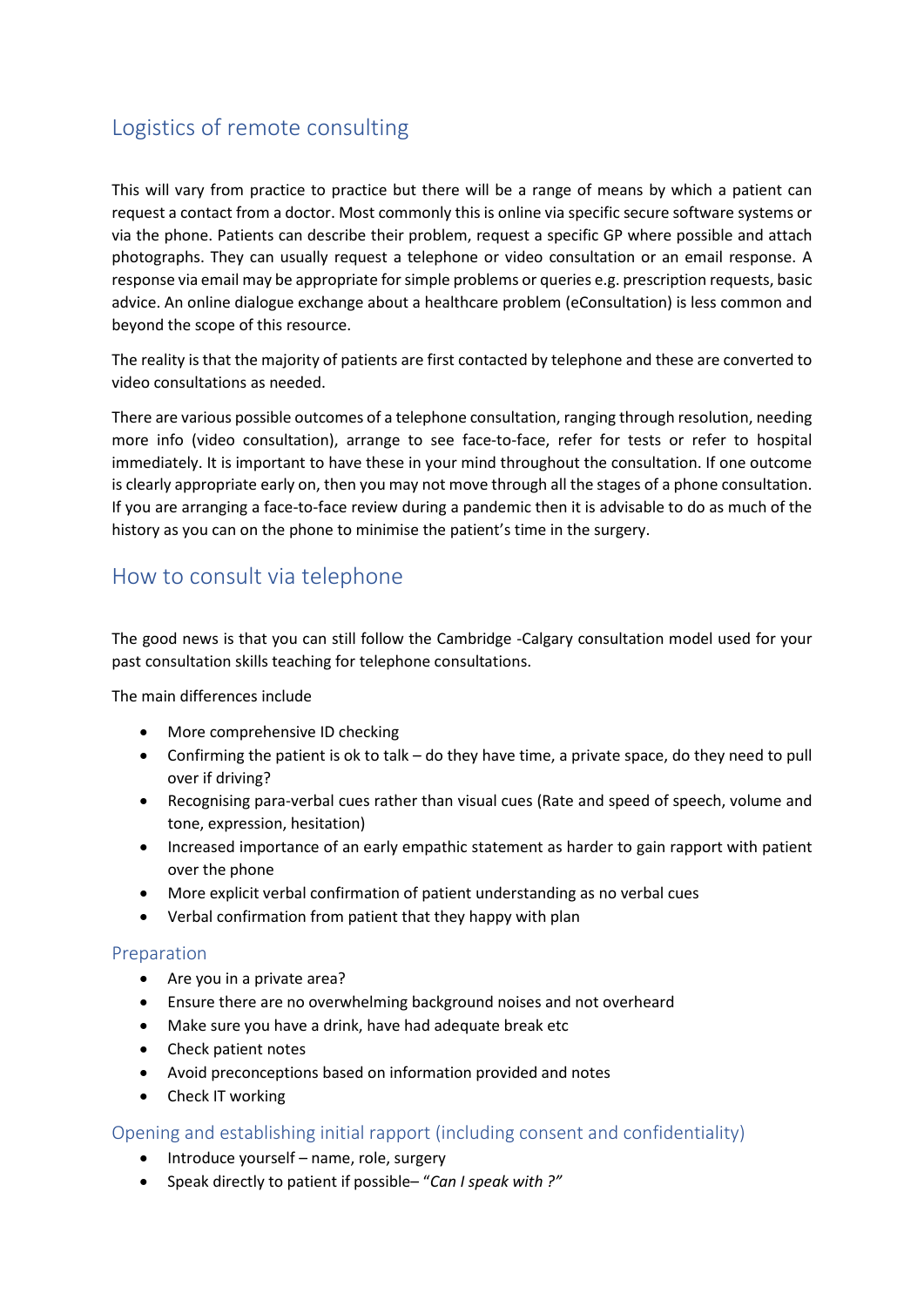- $\circ$  If this is not possible try to get consent from patient to consult with 3<sup>rd</sup> party and check relationship with patient
- Identify patient 3 point ID check e.g name/DOB/Address
	- o *"Can I check your full name, DOB and first line of your address to confirm I have the correct records?"*
- Ask for their current location, for management of an emergency situation.
- Confirm backup telephone number
- Check that the patient is ok to talk Are they in a private space? Who else is in the room?
- Acknowledge caller emotion (early verbal empathy particularly important on the phone to gain rapport without visual cues)

*"I'm sorry it has taken so long for you to speak to someone"*

*"That sounds really frustrating for you"*

*"You sound really worried about that"*

### <span id="page-5-0"></span>Information Gathering

- Ask open question let patient tell their story remember the "golden minute" *"how can I help?"*
- If not done early could offer empathic statement here.
- Check no other agenda
	- *"You've told me you wanted to talk about this today, was there something else you were planning to talk about today?*
- Problem specific questions and red flags.

"*Can I ask you some more questions to see how we can best help you today?" " Due to the current pandemic, we are trying to deal with problems remotely as much as we can to try and reduce any risk of transmission to you and our other patients. Can I* ask a few more questions to see whether we can deal with this safely over the *phone?"*

\*\*\*please note it may be obvious at this stage that the patient will need to be seen or may want to be seen – you can reassure the patient early on that it sounds as though they will need to be seen but due to the current pandemic we need to get as much information to reduce the amount of time they spend in the surgery with clinician to reduce any risk of virus transmission. If you are doing your own consultations, check with your supervisor the level of information clinicians would like to be documented before being seen \*\*\*

• Clarify course of illness

*"Do you feel better, worse or much the same?" "What could you do yesterday that you could not do today?"*

- How are they functioning at home?
- If safeguarding concerns ask if they feel safe. Consider use of 'closed' questions when asking about safety – questions with 'yes/no' answers may help a victim of abuse share that they are being harmed.
- ICE-IE: Were they expecting to be seen?
- As reduced visual cues important to pick up on para-verbal signals eg hesitation and explore more
- Past, family, social and drug history

## <span id="page-5-1"></span>Clarification

• Summarise and check with patient whether you have missed or misunderstood anything.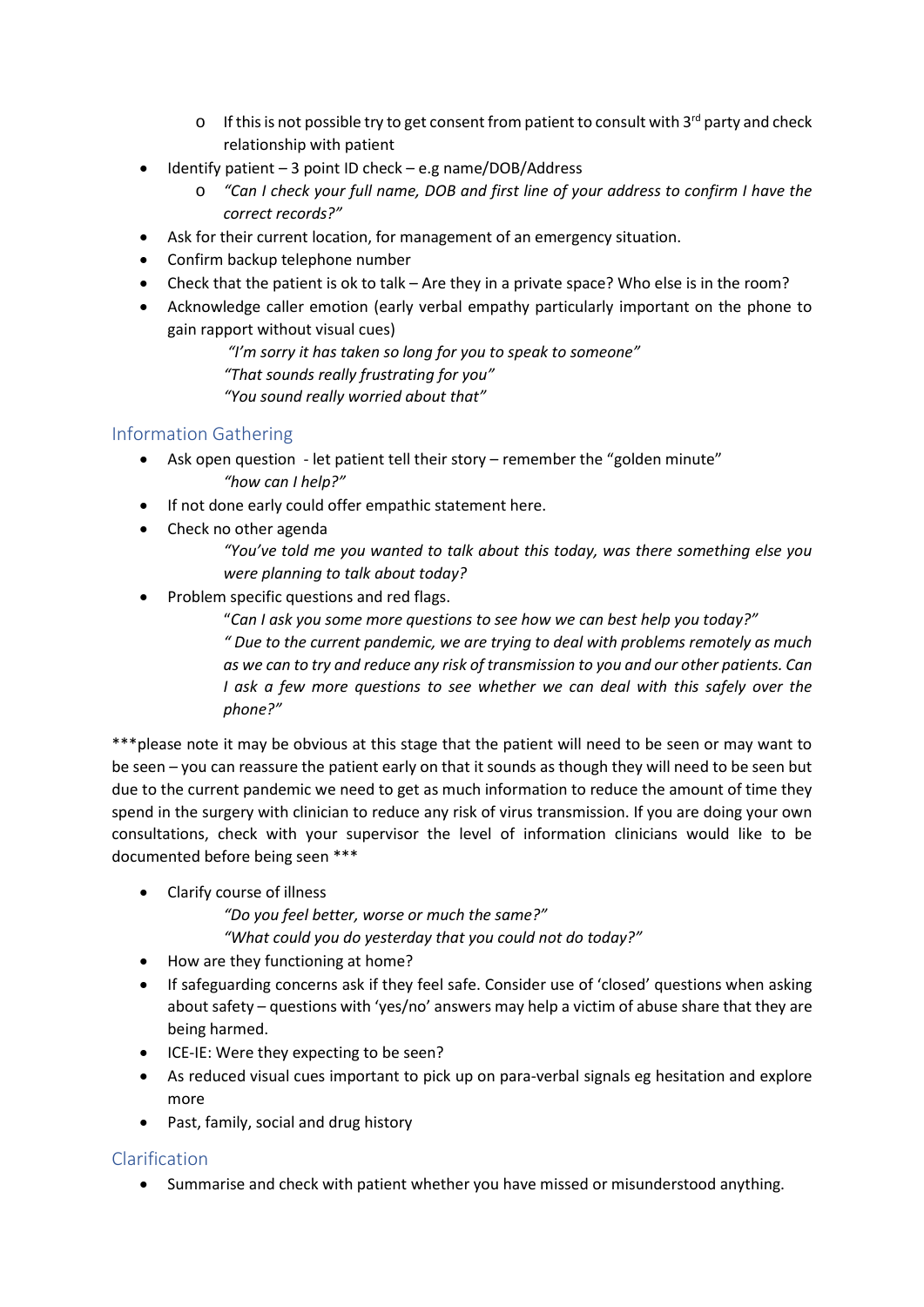- We cannot rely as much on body language and visual cues in remote consultations so it may be harder to differentiate between: underplaying symptoms (find using technology difficult, reluctant to come to GP/hospital as worried about catch covid19, communication difficulties) and overplaying symptoms (patient expects to be seen face to face)
- Be aware of **confirmation bias** are you only asking questions that prove the one hypothesis in your head? Could this be anything else? Have you missed anything?

#### <span id="page-6-0"></span>Examination

Can you get any information over the phone that could help you make an assessment?

- Does the patient have any medical equipment at home e.g. thermometer, sats probe, peak flow or blood pressure machine? Can they borrow one from a friend/neighbour?
- Can they send you a picture of a rash or lesion? See link for tips on taking effective photos; <https://vimeo.com/410068431>
- Do you need to convert from telephone to video consultation to aid examination e.g. pulse, respiratory rate? N.B. photos work better for skin rashes (video pixilates skin rashes making them less clear) but video is good for assessing the distribution of the lesion.

#### <span id="page-6-1"></span>Outcome of consultation

It is useful at this point to think about where you intend for the consultation to end up. Is seeing the patient going to change your management plan? There are 5 main outcomes of remote consulting:

- 1) Resolution e.g. prescription or self-care advice and follow up
- 2) More information needed e.g. covert from telephone to video, ask patient to email/text picture or drop off urine sample
- 3) See face to face for examination ?how urgent ?transport. If seeing face-face you will need to screen patient and household for a new cough, fever or anosmia in past 2 weeks or known contact with someone with COVID-19. You will also need to assess the patients risk. Are they shielding? Do they need a home visit? Each practice will have their own protocol for how they are seeing patients.
- 4) Refer directly for further investigation e.g. book blood test at GP or request radiological investigation
- 5) Refer directly to secondary care -? How urgent ?transport

If you are not going to be seeing the patient face-face then complete your consultation over the phone;

#### <span id="page-6-2"></span>Explanation

• Give possible diagnosis and answer patients questions *"I'm not sure what this could be but I'm not worried that it is serious"*

#### <span id="page-6-3"></span>Information giving

- *"do you want any more information"*
- *"what do you already understand about this"*
- Chunk and check
- Avoid jargon
- Signpost to online resources Can follow this up this up by sending a text message. Many practices us[e AccuRx.](https://www.youtube.com/watch?v=BQ0n7FXU_zM&feature=youtu.be)
- Positively affirm any self-care actions already taken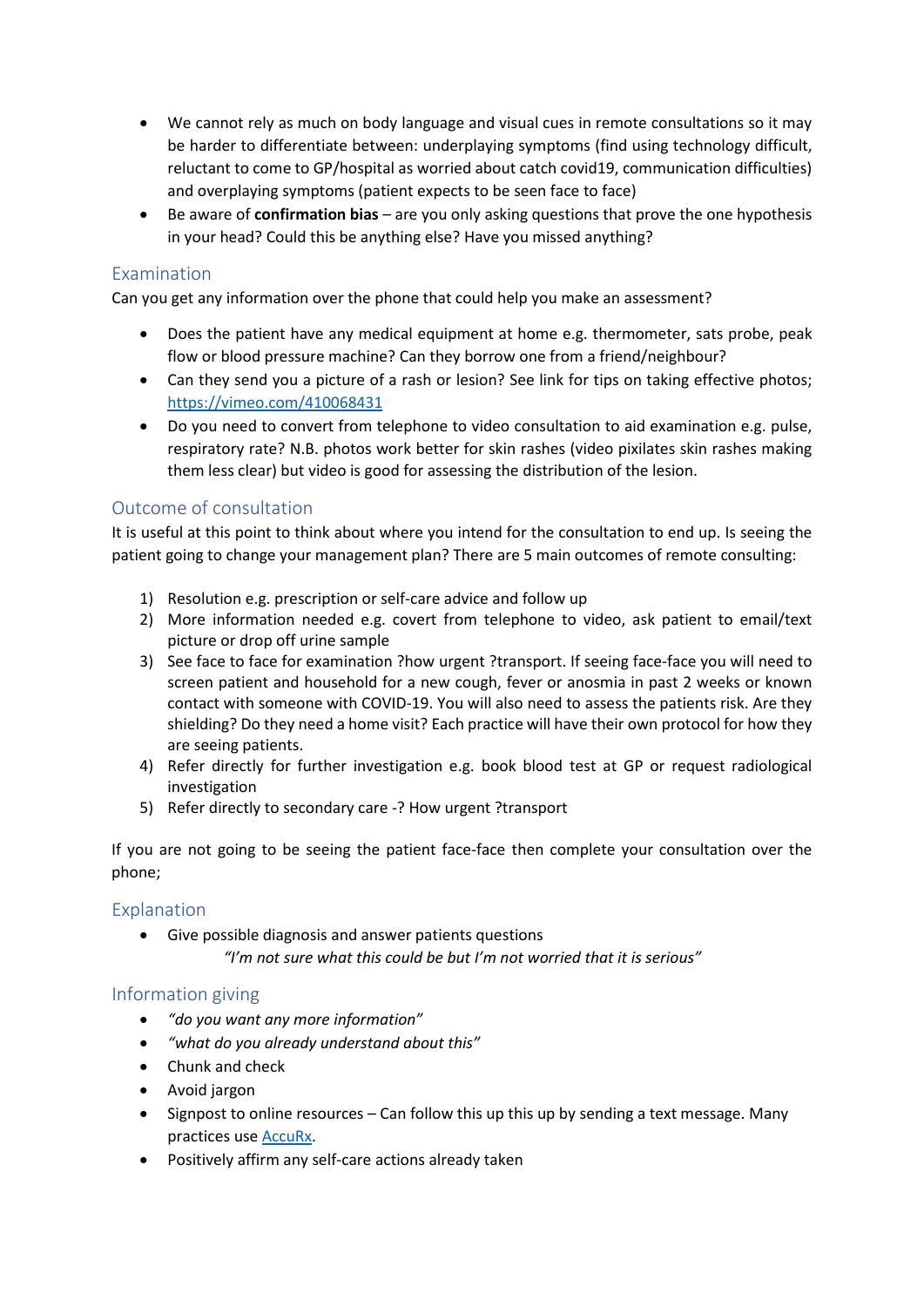### <span id="page-7-0"></span>Check understanding

- Over the phone you lose a lot of visual cues to check a patient has understood so it is important to get the patient to repeat back to you their understanding
- You may need to speak to a third party or ask patient to specifically write down key bits of information eg dates/times or follow up with AccuRx texting.

### <span id="page-7-1"></span>Safety Netting

- Explain
	- o **What** to expect and keep an eye out for in the coming days/weeks
	- o **When** they should seek help or another appointment
	- o **Where** they should go (Telephone 111,GP, ED)
	- o **How** they should go about it
- Check understanding

### <span id="page-7-2"></span>Closing the session

- **Consider –** Have you addressed the patient's problem? Have you reached a conclusion and shared it with the patient? Are you and the caller on the same page?
- Check that patient is happy with the plan. "are you happy with what we have discussed today?"
- Signpost to the patient that the call has finished. Let patient put down phone first

#### <span id="page-7-3"></span>Documentation

- Just as with face-to-face consultations, make careful contemporaneous notes
- Document type of consultation, verbal consent, consultation during covid-19 pandemic, ID confirmed with 3 point check, if patient's own examination equipment used, everyone you spoke to and their relationship to patient, quality of picture in video consultation, safety netting and worsening advice
- If the consultation is being recorded, the GMC advises that the patient must be informed in advance and you must obtain consent.
- If the patient has sent photos that you are adding to the patient record, ensure that there are appropriate security arrangements in place. NHS Digital has clear guidance for situations when personal information is stored, sent or received electronically.

## <span id="page-7-4"></span>Video consulting

Currently most remote consulting is conducted over the phone. Video consulting can be used to enable some limited examination which is outlined below. It can also help with building rapport. The main drawbacks of video consulting are that it can be time-consuming and the technology can be difficult for some patients.

Please ask your GP supervisor to demonstrate how to use the video software at their practice.

You can use the same consultation structure as you would with a telephone consultation but as the patient can see you will need to consider a couple of additional things.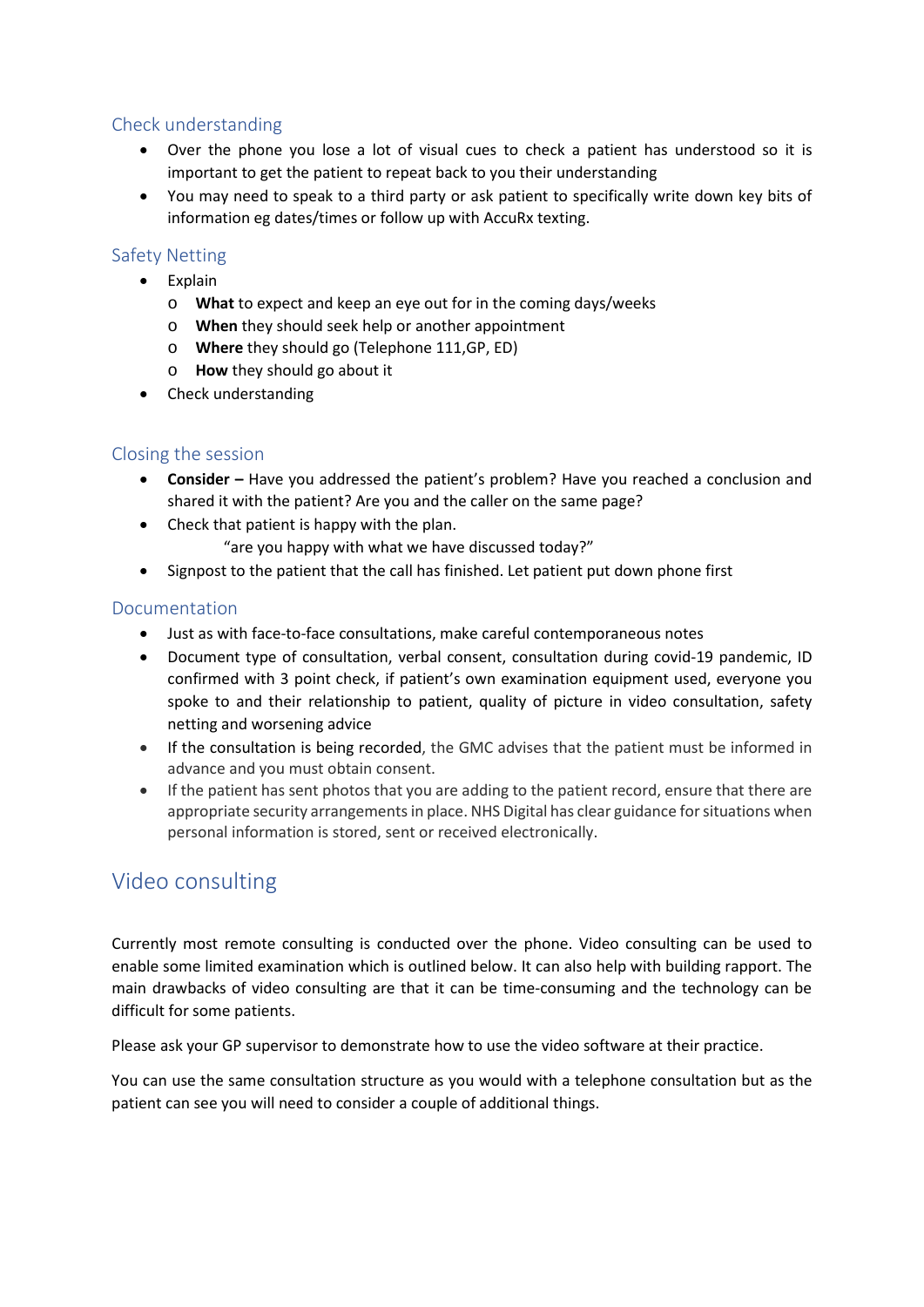### <span id="page-8-0"></span>Setting up prior to the consultation

- **Dress Code:** Dress as if you were at work sitting across from the patient, even if you are calling from home. Solid colours contrasting the background will allow you to be seen more clearly
- **Camera Position:** Have your face in full view, in the centre of the screen, with a portion of the upper body exposed to the camera. Landscape camera allowing for some background to be seen
- **Lighting:** Backlighting can make it hard to see, so any lights or windows should be located behind the camera
- **Background:** Ideally, a clear background gives the appearance of a clinical environment. If this is not possible, then ensuring it is tidy and professional will do
- **Audio:** A private space ensures audio and visual confidentiality can be maintained, as well as prevent interruptions. Ensure there are no overwhelming background noises or other voices; a loud keyboard or typing technique may be distracting for the patient. Check your camera and audio are working before calling the patient.

### <span id="page-8-1"></span>During the consultation

- Check that the patient can see and hear you
- This may be the first time they are having a video consultation: Reassure the patient that this technique is new, and that they are doing well
- Offer to help with any IT issues
- Look directly into the camera from time to time.
- Explain what you are doing off camera e.g "I'm just writing down some notes".

### <span id="page-8-2"></span>Examination

#### <span id="page-8-3"></span>General

- **Patient location**: Is the patient where you would expect them to be at that time of day? A patient who is in bed at 4pm is likely much more unwell than a patient sat in the lounge at 10am.
- **Patient appearance**: Are they appropriately dressed? Do they look like they are in pain? Do they look well hydrated and perfused or is their skin blue or mottled?
- **Social support**: Are there family members present? Is the environment clean and tidy? Are there signs of neglect? Do you think this patient, or their family members, will seek help when appropriate?
- **Alertness:** Is the patient alert and engaging? Or do they appear distant or incoherent?
- **Are they breathless?** Count respiratory rate. Ask them to walk upstairs and return and assess again.
- **Pulse:** Whilst demonstrating, ask the patient to put two fingers on their opposite thumb and then slide those two fingers down to where their wrist strap normally is to measure pulse. See video demonstration on sway [tutorial.](https://sway.office.com/TCNFJHBr9nGqLqrL?ref=email)
- Does the patient have any **examination equipment** at home, such as a blood pressure cuff, pulse oximeter, thermometer, blood glucose meter or peak flow meter?

#### <span id="page-8-4"></span>Paediatrics

• General appearance in a child can be reassuring. Are they playing with toys, running around?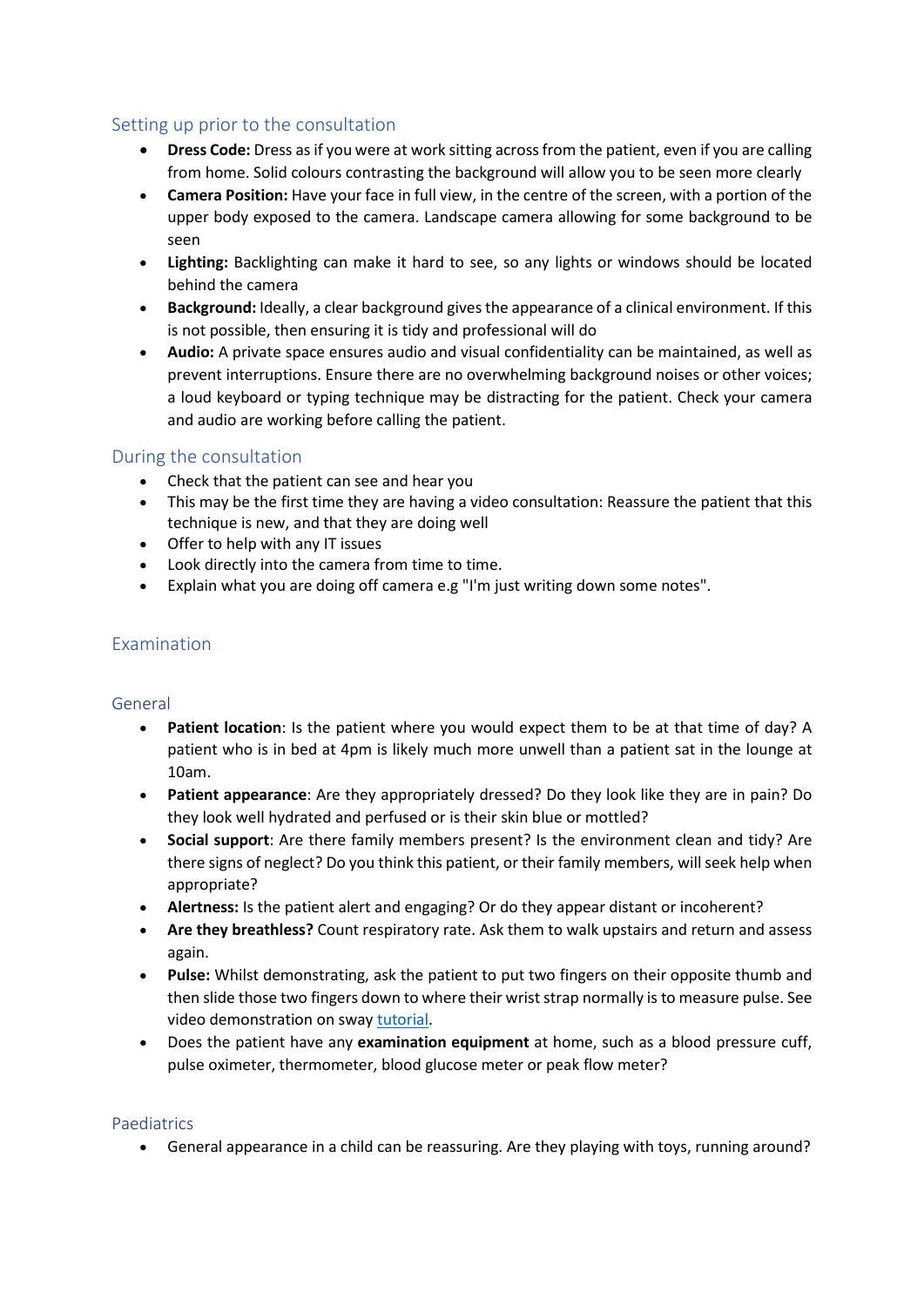- In babies you can ask the parents to undress the child to assess respiratory rate, look for recession, rashes and any injuries.
- If you have ANY concerns about a child's safety, physical or social, you must have a LOW threshold for referring the patient for a face to face assessment.

#### <span id="page-9-0"></span>ENT examination

- Can you see the back of the patient's throat using a smartphone with a good light? Look for exudate or sign of quinsy.
- Is there any mastoid tenderness? Facial/Neck swelling

#### <span id="page-9-1"></span>Abdominal examination

- Normally, a patient presenting with abdominal symptoms will require a physical examination. However, there are times when it is possible to safely undertake a modified abdominal examination remotely. Consider current access to healthcare; what is the safest pragmatic option for that patient on that day?
- Ask the patient to do a star jump, this includes putting their hands above their head. If they can do this, they are not peritonitic.
- Ask the patient to palpate their own abdomen, ideally laying down.

#### <span id="page-9-2"></span>Dermatological examination

- Most lesions are best assessed with photos which have a better pixilation, but a general view may be helpful eg cellulitis or looking at the distribution of a rash.
- If concerned about petechial rash, ask the patient to get a wide glass and roll it over the rash to assess for blanching.

#### <span id="page-9-3"></span>Neurological examination

- Most cranial nerves can still be examined remotely
- Assess coordination with the finger to nose test
- Assess gait
- Assess balance: heel-toe walking.
- Assess cerebellar signs e.g dysdiadochokinesia, Romberg's test

#### <span id="page-9-4"></span>Musculoskeletal examination

- Assess general movements
- Assess specific movements eg shoulder, back
- Compare limbs for swelling
- Any child presenting with an injury, as opposed to illness, will need to be referred for face to face assessment. Not only can fractures be very easily missed in children, but potential nonaccidental injuries cannot be examined remotely.

## <span id="page-9-5"></span>Resources

#### <span id="page-9-6"></span>Free webinars

Red whale on demand online learning: A remote consulting a survival guide. This is predominantly focused for GPs working in the Covid context.